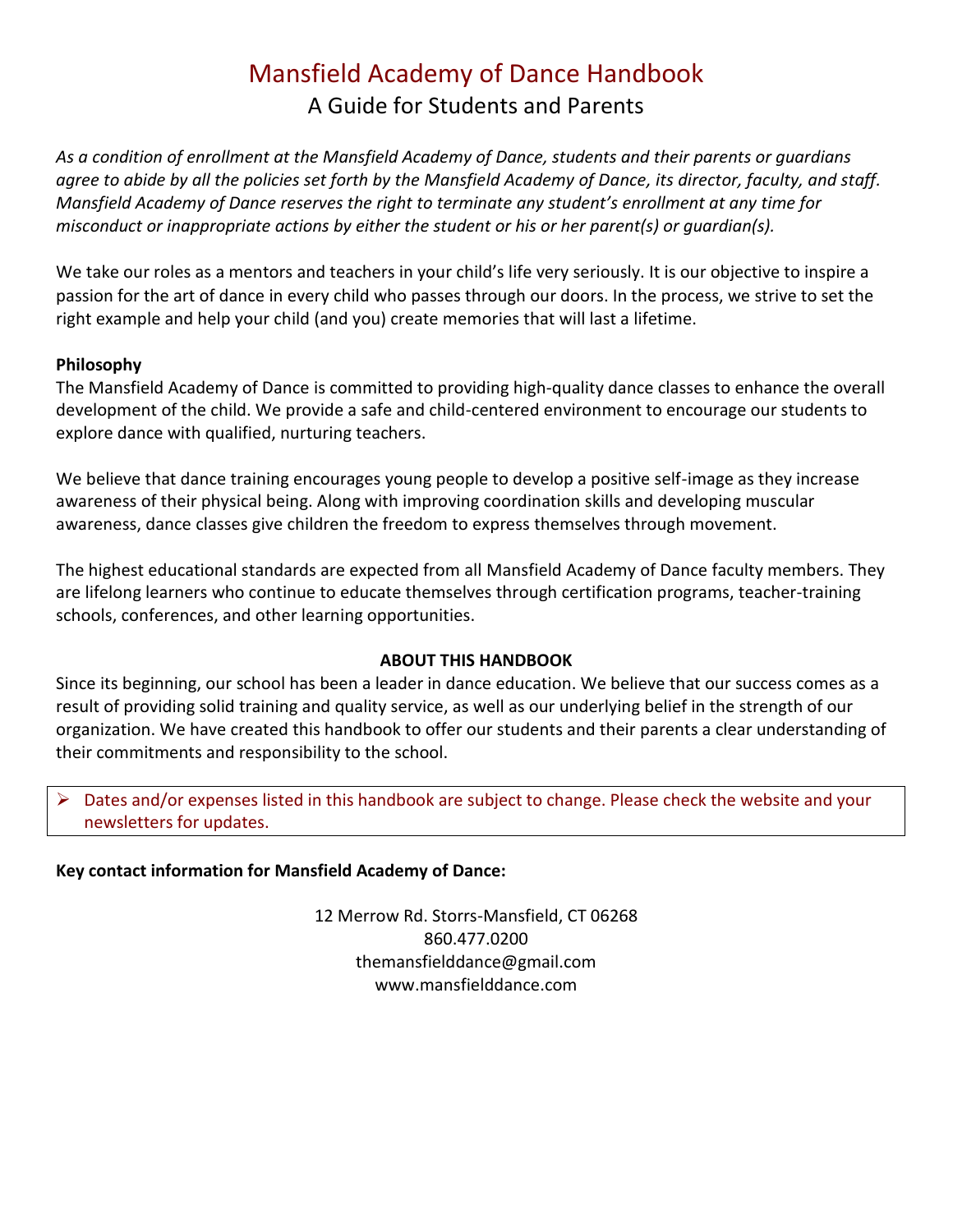## **FOR OUR STUDENTS**

The first step to becoming a successful dancer is making a solid commitment to your classes. Strong technique is a key ingredient and class is where you develop that technique. Come to each class prepared to learn and without personal distractions. Class time is your chance to focus on yourself, so try to leave your concerns or worries at the studio door. True progress is made when you look at each class as an opportunity to become better at what you love to do. Dance full-out, stretch a little further, become more aware of your technique, and make the most of every class.

Respect for the teachers is essential. Listen to each correction given, whether it's directed at you or another dancer. A correction is an honor; it shows you how much a teacher cares about your progress as a dancer. Always say thank you when a teacher or choreographer offers you constructive criticism. Nothing can stop those students who apply themselves in every class and appreciate their teachers' knowledge and experience.

## **FOR THE PARENTS:** *"WE'RE IN THIS TOGETHER"*

We believe that children's success depends on the support of their parents or guardians. Because your commitment to the process makes an enormous difference, we encourage you to be a part of your child's dance education.

Our programs rely on a positive atmosphere and educational experience for our faculty and students and their parents. Cooperation between all parents is expected. Showing respect—for other parents, the students, and the faculty—makes an important impression on the children. You are a role model for your child about how to interact with others in a professional setting.

Your child's presence at all classes is imperative. The spirit of teamwork and the lesson of dedication are a big part of our school's educational process.

Parents and teachers may look at a child's learning from different perspectives. However, we believe they share a common goal: to ensure that every child receives the best possible training, both physically and mentally. Mutual respect among our faculty and our students' parents provides the children with the ultimate care and education.

### **Understanding Dance Education**

### **FOR ALL PARENTS AND STUDENTS**

As a parent, you play an important role in supporting your student financially, but your emotional support is of equal—and perhaps even greater—value. Encourage your child to be the best that he or she can be regardless of what others may achieve. Dance is an individual art form and children need to be allowed to achieve at a pace that's comfortable. No two students will progress at the same rate, even if they experience the exact same training. It's important to encourage children to focus on themselves, give their all, and be satisfied with their own accomplishments.

Not all children will develop into professional dancers. One of the primary goals of our faculty is to teach life lessons and skills that offer children the best chance for success. Dance education encompasses far more than technique and the steps your children learn. We believe the discipline of dance training gives young people a better understanding of commitment through learning, experiencing the spirit of teamwork, and discovering what they can accomplish through hard work. Our goal is to educate the minds, bodies, and souls of our students, teaching them the skills needed for a successful life, whether or not they stay involved in dance.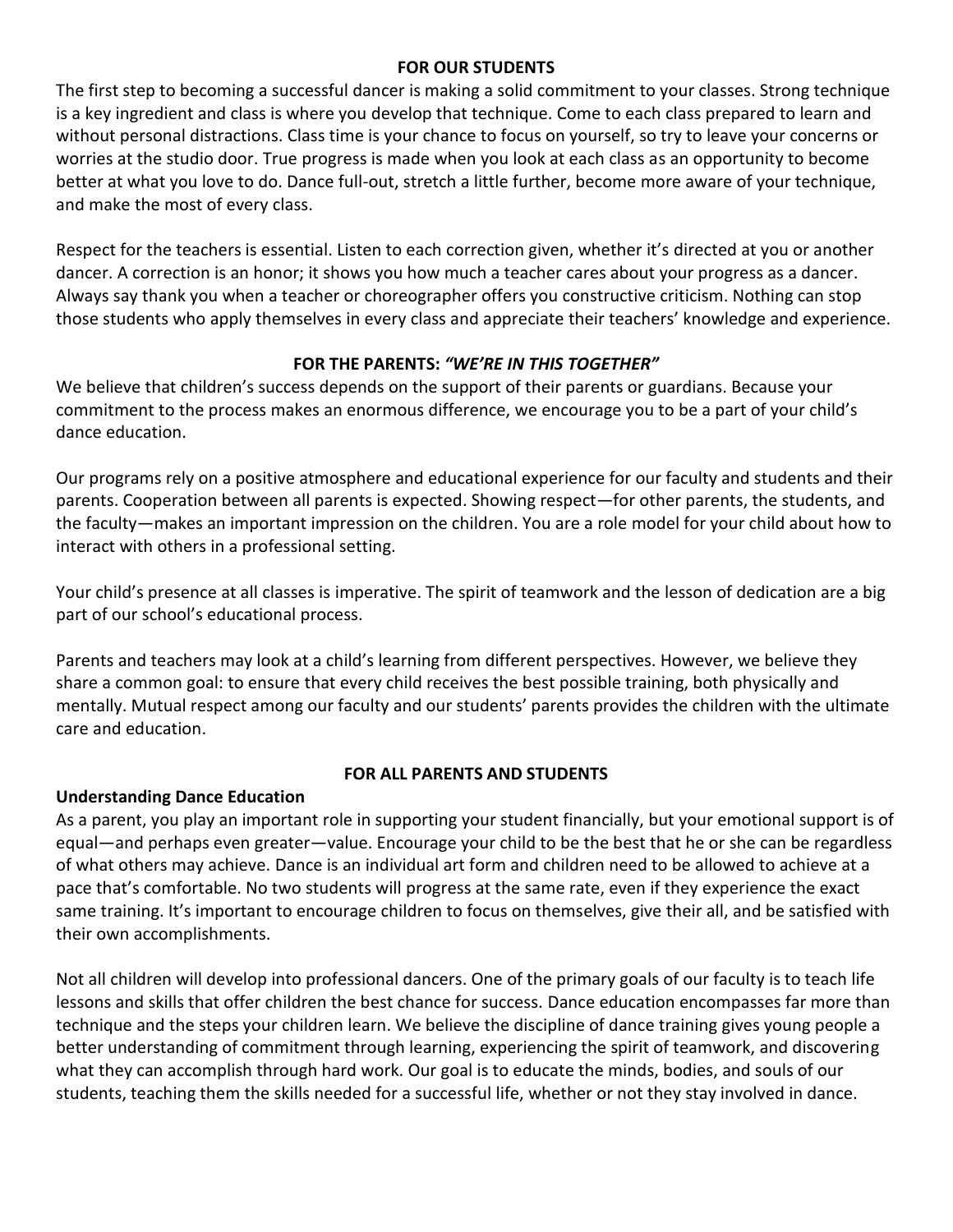## **Class Placement**

The school faculty meets regularly to discuss the students' progress and/or placement. It is our policy to offer appropriate opportunities to every child. Placement decisions are derived from many years of teaching experience. A child is placed in a particular group or class where he or she will feel confident, in order to promote the development of self-esteem. Some students who are placed in a higher level become discouraged, only to lose their passion for dance. Others respond to the challenge of being in a class with students who are more proficient by pushing themselves to work harder. Placement is highly individual and the factors that go into the decision are complex.

## **Classroom Observation**

Two to four times per year, parents may observe the last 10-15 minutes of their child's dance class. Please never disrupt class. During the in-class observation week (or at any time if the door to the classroom is open), please refrain from shouting instructions or distracting your child in any way.

## **Medical Information**

Parents must notify the director/and or teachers regarding children who use an inhaler or who may require medications during their time at Mansfield Academy of Dance. It is also important to inform the director and/or teachers about your child's existing medical conditions or learning disabilities at the time of registration and throughout the school year. Our teachers are trained professionals who are excited to work with all children and personalities, and the more we know about your child, the better the dance experience will be for all involved. All information about our students is confidential.

### **Dos and Don'ts**

Some parents may compare their child's progress or class placement to another child's. Watch for this behavior in your children as well and encourage them to focus instead on their own accomplishments.

Looking to other students for inspiration is good; however, making negative comparisons distracts children from focusing on becoming stronger dancers. In addition, speaking negatively about your child's teachers, fellow students, or other parents in front of your child—or other students—could result in problems far beyond your original concerns. Often children will imitate a parent's behavior with other adults or authority figures.

Children learn important lessons from their teachers and parents, acquiring behavior patterns through their example. Our school's faculty takes that responsibility seriously. It's our philosophy to encourage our students to feel, think, and act respectfully toward their peers, the adults in their lives, and themselves.

If you have questions or concerns about your child's dance education (such as progress or class placement), please discuss them with your child's teacher or the director. Talking only to other parents can lead to misinformation and confusion. Please contact the school office to set up an appointment; do not approach your child's teacher or the director between or during classes or make contact outside of the school.

If you do request a conference, please listen carefully to what your child's teachers have to say. They spend a significant amount of time with your child and offer expertise in the field of dance education.

 $\triangleright$  Class placement of students is highly individual and the factors that go into the decision are complex.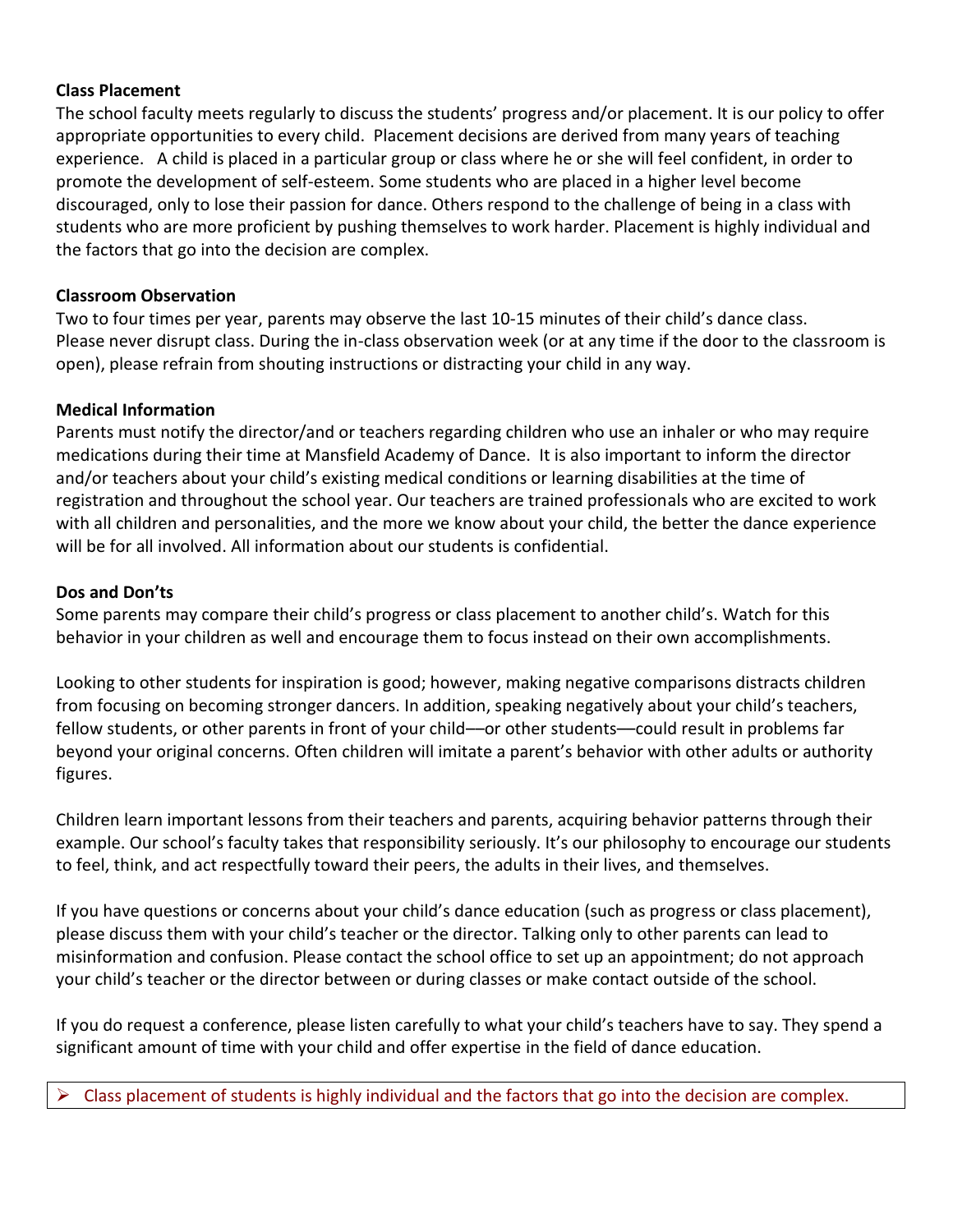#### **STAYING INFORMED**

We work hard to make the dance experience organized and fun. Keeping you informed is one of our primary goals. Please read all newsletters and other school information. Please let us know if you are not receiving our monthly newsletters and e-mail updates.

Newsletters and important updates are posted on our bulletin boards. The same newsletters and updates are emailed to you and posted on the Mansfield Academy of Dance's website and Facebook page.

If you have any questions regarding the information distributed, we encourage you to contact the office at 860.477.0200

We answer email on a daily basis, except on weekends. Feel free to email questions to the office at themansfielddance@gmail.com

#### **Website www.mansfieldacademyofdance.com**

We are constantly updating our website. News, important parent and student information, contact information, and more are available online 24 hours a day.

### **Facebook Page www.facebook.com/Mansfieldacademyofdance**

"Like" the Mansfield Academy of Dance page on Facebook to receive daily updates on school events. Please invite your family and friends to "like" the school.

Please do not post questions on the school's Facebook page. Instead, please email them directly to contact@mansfieldacademyofdance.com.

### **Weather Cancellations**

School closures due to severe weather conditions will be announced by 2pm on that day for evening classes and at least 1 and ½ hours before morning and day classes. Notifications of weather cancellations will be posted on the website and the Facebook page, listed on local television and radio news stations, and announced on the school's outgoing voicemail message.

### **Dress Code Requirements**

Mansfield Academy of Dance maintains a dress code to encourage concentration and a sense of inclusiveness (variations in attire can be distracting and contribute to feelings of inequality). Uniformity in dancewear allows the teachers to assess how well the students are implementing the technique being taught, problems with alignment, and other important aspects of dance training.

- **Students should carry their dancewear, shoes, and other belongings in a dance bag. Please print your child's name on the bag as well as on all of its contents.**
- Dancewear is to be kept in good repair and laundered on a regular basis.
- Watches, jewelry, and safety pins should not be worn to class.
- Dance shoes should never be worn outside.
- Female students should wear their hair tightly secured and styled away from the face; a neat bun is preferred.
- Students are expected to observe good personal hygiene habits. Deodorant is recommended for students age 10 and older.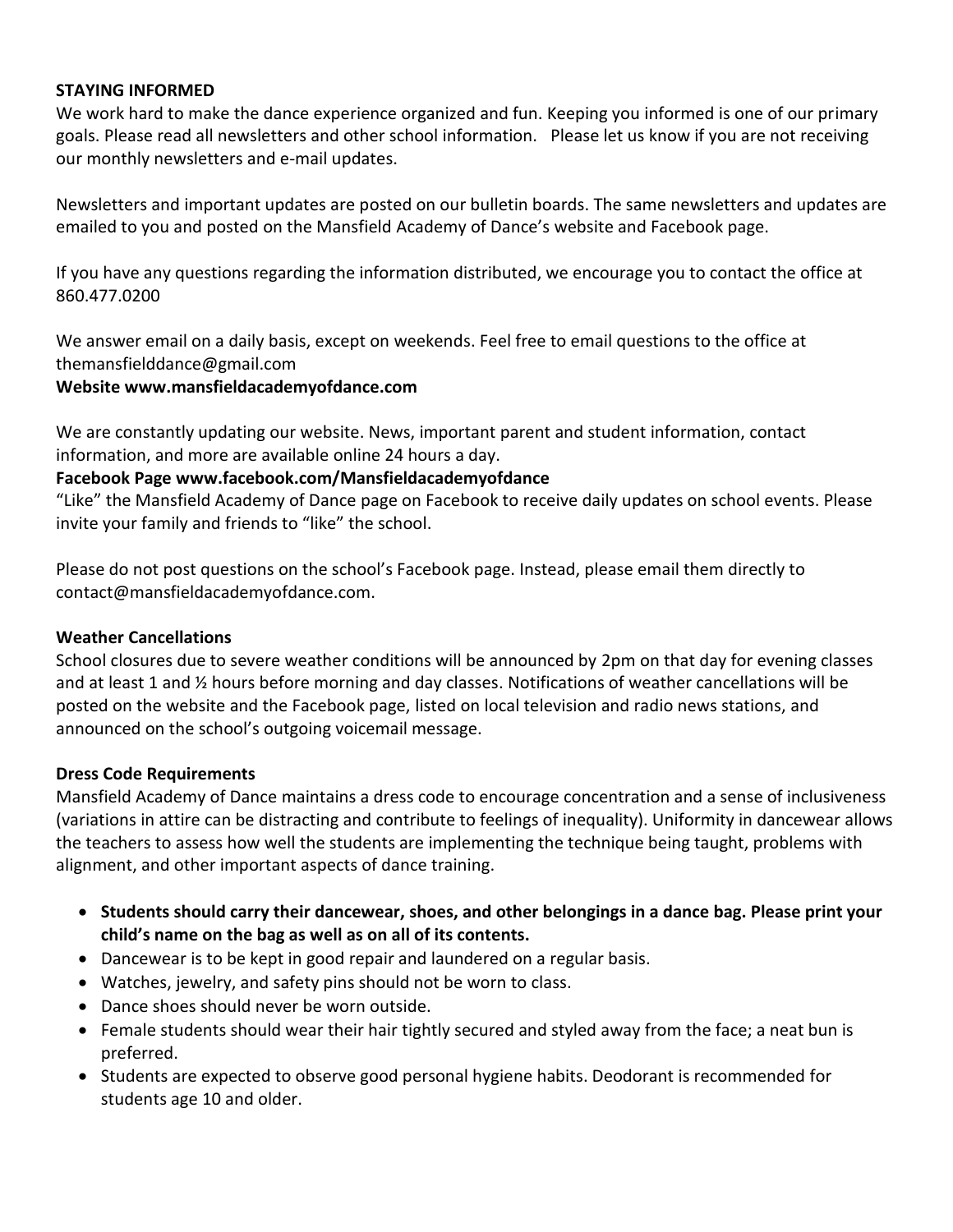| <b>Class</b>                     | <b>Boys</b>                             | Girls                                |
|----------------------------------|-----------------------------------------|--------------------------------------|
| <b>Tiptoes for Two Year Olds</b> | Comfortable clothes, Bare feet or       | Comfortable clothes. Bare feet or    |
|                                  | leather ballet shoes (usually black)    | leather ballet shoes                 |
| <b>FUN TO DANCE</b>              | Black sweatpants, white T-shirt,        | Leotard, tights, pink leather ballet |
| (Pre-K and Kindergarten)         | black ballet shoes and black slip on    | shoes, black tie tap shoes with      |
|                                  | tap shoes.                              | elastic closure.                     |
| <b>FUN TO DANCE</b>              | Black sweatpants, white T-shirt,        | Leotard, tights, pink split sole     |
| (Combo 1)                        | black ballet shoes and black slip on    | leather ballet shoes, tan buckle tap |
|                                  | tap shoes.                              | shoes                                |
| <b>Junior Dancers</b>            | <b>Black Dance Pants or black dance</b> | Leotard, tights, optional black      |
| (Combo 2 and 3)                  | shorts, white t-shirt, black slip on    | dance shorts for tap and jazz, tan   |
|                                  | tap shoes, black ballet slippers,       | buckle tap shoes, pink split sole    |
|                                  | black slip on jazz boots                | ballet slippers, black slip on jazz  |
|                                  |                                         | boots.                               |
| <b>Ballet Technique</b>          | Black dance pants (or tights for        | Dark colored leotard, pink tights,   |
|                                  | ages 10 and up), white T-shirt,         | pink split sole ballet shoes. (Pink  |
|                                  | black ballet shoes.                     | pointe shoes may be required.)       |
| Jazz Technique                   | Black sweatpants, dance pants or        | Leotard, black, pink or tan tights;  |
|                                  | tights, white T-shirt, black jazz       | optional black shorts or capri       |
|                                  | shoes.                                  | dance pants, tan slip on jazz shoes. |
| Tap Technique                    | Black sweatpants, white T-shirt,        | Leotard; black, pink or tan tights;  |
|                                  | black tap shoes.                        | Bloch "tap-on" shoes in tan          |
| Hip-hop                          | Comfortable clothes (not jeans)         | Leotard, form fitting comfortable    |
|                                  | and black dance sneakers.               | clothes (not jeans) and black dance  |
|                                  |                                         | sneakers.                            |
| Zumba                            | Comfortable clothes (not jeans)         | Comfortable clothes (not jeans)      |
|                                  | and clean sneakers                      | and clean sneakers                   |

## **Discount Dancewear and Shoe Packages**

Mansfield Academy of Dance makes it easy for parents and students with "all you'll need" packages. A canvas bag with the "MAD" logo on it contains everything students need to begin their journey into the wonderful world of dance. Available only in September!

## **Discount Dancewear and Shoes (Individual)**

Mansfield Academy of Dance also offers dancewear and shoes for individual purchase at any time during the school year.

## **Registration Fee**

An annual registration fee of \$35 per student with a maximum of \$60 per family covers the cost of mailings, insurance, handbooks, rehearsals, and so on. Registration fees are not refundable with the exception of preschool students who are determined to be unready for dance and may receive a credit for the following season.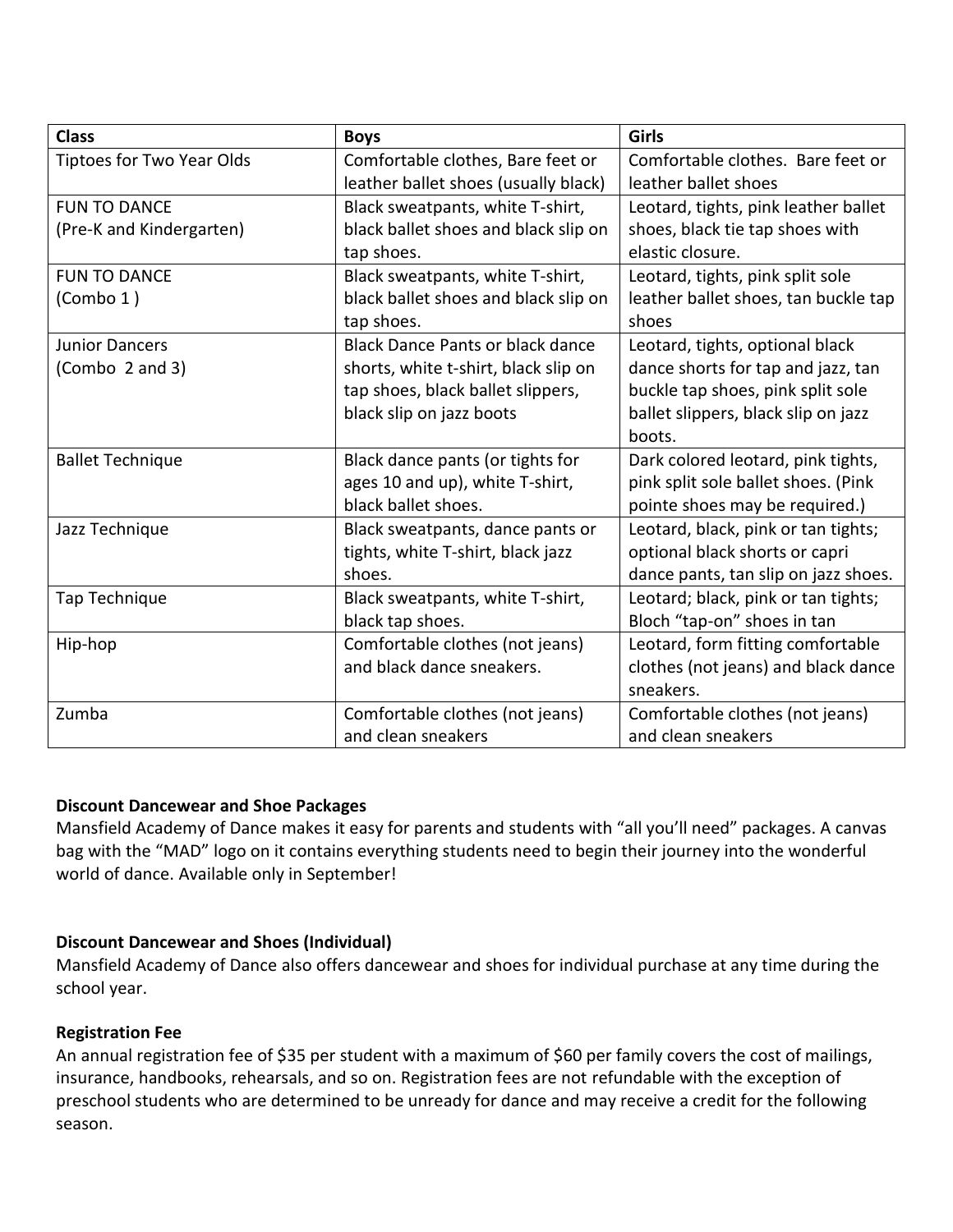# **Discipline Policy**

In order to maintain a happy, healthy, professional environment, students are taught the importance of being a part of the group. We encourage students to have respect for other students, the teachers and staff, and studio property, and we foster the development of good habits and compliance with rules of conduct. Our staff and faculty are trained to use constructive techniques of discipline to maintain class control and handle individual misbehavior.

- Children who exhibit unacceptable behavior or attitudes are told what is wrong and directed to a positive alternative approach or behavior.
- If a child strikes another child, the two are respectfully separated and each is asked to explain what happened. They are then asked to help solve the problem, talk to each other, and reconcile with one another.
- Children who are disruptive will be respectfully asked to stop the behavior. If the behavior is repeated, they will be reminded of it and told how it affects others. If the disruption continues, the children involved will be asked to sit down for a short period of time (usually three to five minutes) before rejoining the class.
- If a child's misbehavior continues to disrupt the class, the parent or guardian will be called to pick up the child.

# **Termination of Enrollment**

In certain circumstances, when it is in the best interest of one or more students, it may be necessary for the school owner or director to terminate a student's enrollment. Every effort will be made to correct a problematic situation before terminating enrollment. Reasons for termination of enrollment include the following:

- Disruptive or dangerous behavior by students or their parents
- Abuse of other children, staff, or property
- Inability of Mansfield Academy of Dance to meet the child's needs

## **Arrival and Departure**

We encourage students to arrive 15 minutes before class starts. For their safety, children under age 10 should be picked up immediately after class by a parent coming into the studio. Students ages 10 and older must be picked up no more than 15 minutes after their class is completed unless the instructor has been notified in advance.

## **Attendance**

All students are expected to attend their regularly scheduled classes. Each class offers a step forward in the educational process. A missed class could leave a child one step behind the other students. During the months of February through April, choreography for the recital will be taught and rehearsed. It is important for children to feel completely confident with the choreography and the year-end performance. Missing class during this period could result in frustration for the students and their teachers and classmates.

## **Tardiness**

Dance is a physical activity that requires the body to be warmed up in order to execute movement safely. Late students miss the proper warm-up and/or barre and therefore may sustain injury. Students who arrive more than 10 minutes late may be asked to observe class for reasons of personal safety.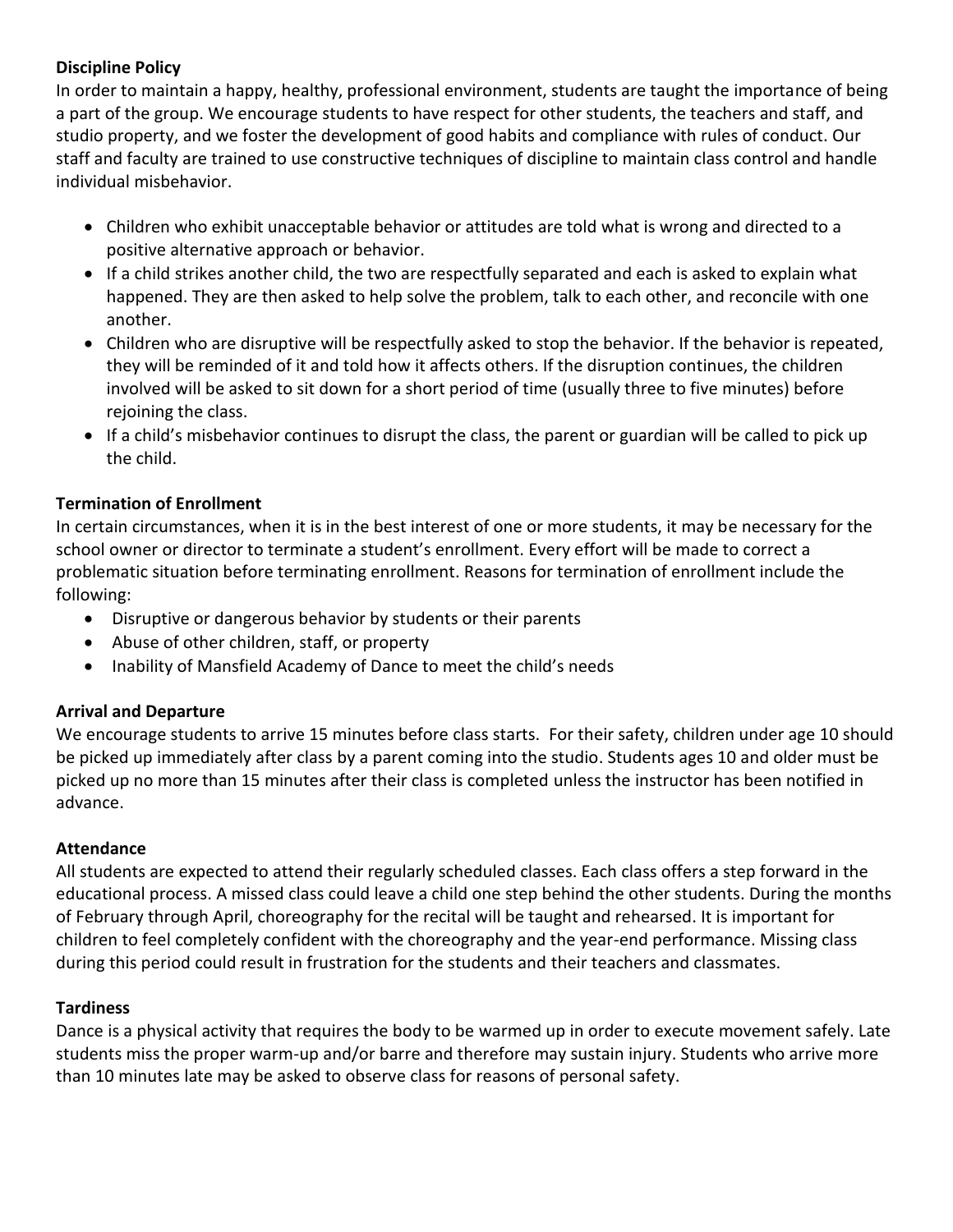## **Class Visitors**

Safety issues and legal responsibilities make it impossible for us to allow students to bring visitors into the classroom. Students should not invite siblings, other relatives, or friends to their classes with the exception of special events such as "Bring a Friend Week" and in-school observations and performances.

### **Makeup Classes**

Before February 1<sup>st</sup>, students who miss a class will have the opportunity to make it up with another similar class if one is available. After this time, it will be difficult to have make up classes as students are now involved in working on choreography specific to their group. Please check with the office to determine the best makeup class for your child.

#### **Lost and Found**

Please mark all dancewear, shoes, and personal items with your child's name. We will make every effort to locate and return lost items; however, we cannot be responsible for any items that your child brings to class.

### **Illness**

Colds, flu, and other contagious diseases occur frequently and spread easily among children. To help protect your own child's health and to minimize the possibility of contagion at school, please keep your child at home if you observe any of the following symptoms:

- Nasal discharge that is green or yellow
- Complaints of ear pain
- Consistent cough
- Severe sore throat
- Eyes that are pink, burning, itching, or producing discharge
- Diarrhea or vomiting
- Fever

Please also refrain from bringing sick siblings into the studio. If these symptoms or other conditions deemed contagious are observed in your child during a class, you will be called to pick up your child immediately.

When your child has a fever, please keep him/her at home until the temperature returns to normal. If there are any lingering signs of illness, such as glassy or watery eyes, listlessness, and drowsiness, please keep your child at home. This will help to ensure that the illness has passed and that your child will be well enough to resume class activities the following week.

### **Emergency Evacuation**

Although we have never experienced an emergency evacuation at the school, we are prepared for such a circumstance. Emergency evacuation routes are posted in all classrooms and in the lobby. Students are to evacuate quietly and walk in single file as quickly as possible to the designated area, where teachers will check roll. Students and teachers are to return to classrooms and buildings when the all-clear signal is given.

#### **Parking Lot Safety**

The school is home to children of all ages. Please enter and exit our parking lot with extreme caution. Never park your vehicle in any area that is not a designated parking space. If you park in a space that is very close to the building or its windows, please do not leave your car idling. Please do not allow students or siblings to play in the parking lot.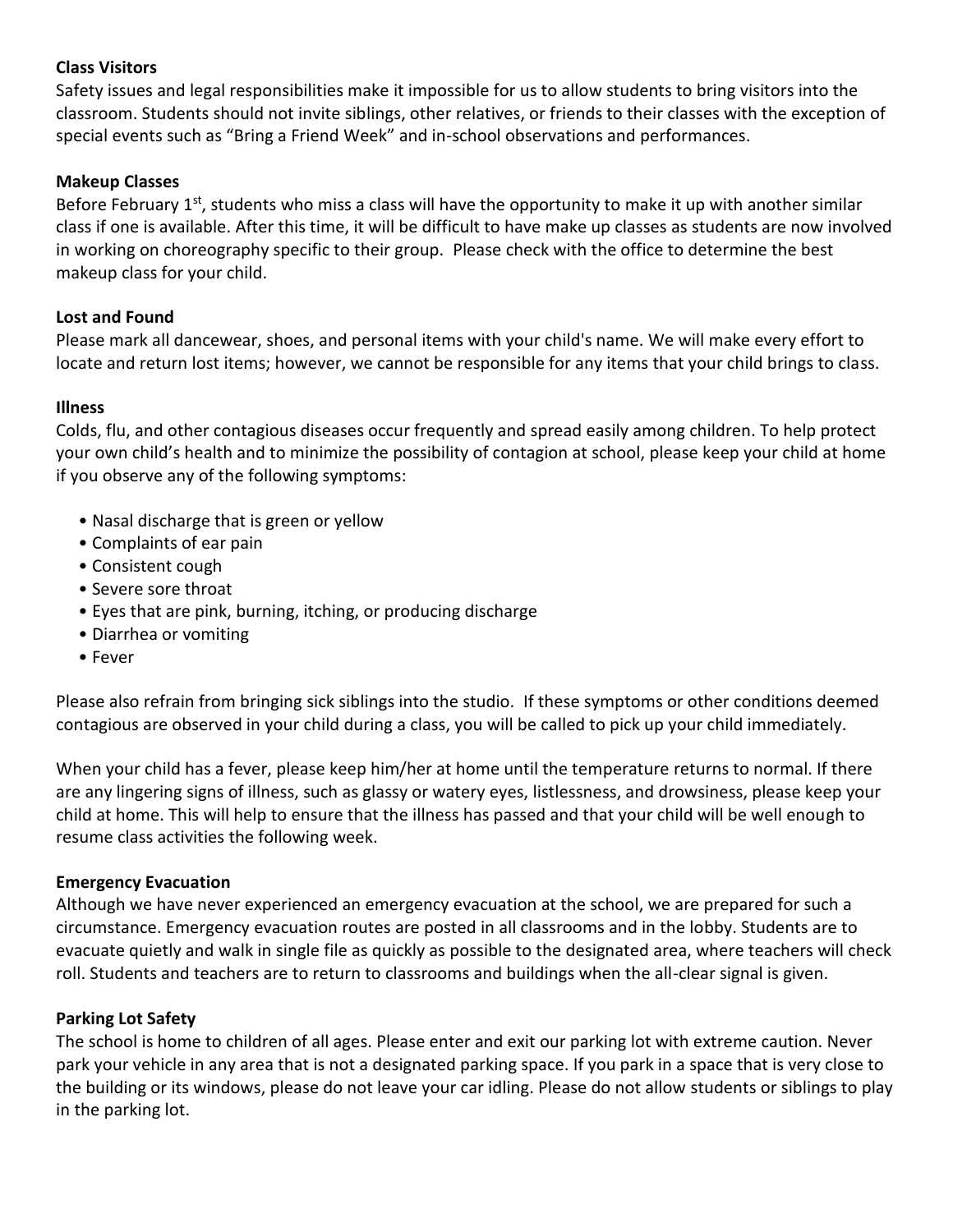# **Student and Parent Use of Social Media**

Use of Facebook, Twitter, LinkedIn, blogging, and other online social-media is commonplace. This policy is intended to provide Mansfield Academy of Dance students and parents with guidelines to eliminate any confusion concerning the use of social media.

- You DO NOT have permission to reveal any information that compromises Mansfield Academy of Dance and its faculty or students in any way. By that we mean you are forbidden to share personal information about the director, other students or their families, or anything that is proprietary and/or confidential to them or the school.
- Students and parents should neither claim nor imply that they are speaking on behalf of Mansfield Academy of Dance.
- Never post anything that could compromise the self-esteem of students who attend Mansfield Academy of Dance.
- If you post videos of class or rehearsals, don't post any choreography in its entirety; Mansfield Academy of Dance owns the copyright to all choreography taught at the school.
- Respect the law, including those laws governing defamation, discrimination, harassment, and copyright and fair use. As stated in this handbook, parents and students should never post negative comments about other schools or teachers. Also, please do not post negative comments about school activities such as competitions, conventions, and performances or about the directors of those events.
- Ensure that your social networking conduct is consistent with all of the policies contained in this handbook.

# **General Policies**

- Parent and students should not enter the office space of the school without invitation from staff.
- Use of the school telephone is limited to emergencies only.
- Parents and students should never interrupt a class in session unless for an emergency.
- Only water is allowed in the studios. No food, drinks, or gum.
- We love babies and young children and appreciate the chance to meet our students' siblings. However, our priority is the safety of every child on the school premises. Children must be supervised at all times and are not free to run around the lobby or classroom areas.
- Please do not dispose of dirty diapers inside the school.
- No cell phones or computers may be used by students during class time. (This means no emailing, Internet use, or text messaging.)
- Students and parents are restricted from contacting teachers by phone, email, text messages, etc. All communication with teachers or the director must go through the Mansfield Academy of Dance office.
- Never speak negatively about teachers, students, or parents from other schools.
- Never recruit students from other schools.
- All students must show respect for their teachers at all times. Inappropriate behavior could result in dismissal from the school.

## **Annual Recital**

Photo Day: Tentatively Sunday June 2nd Dress rehearsal: Tentatively Saturday June 8<sup>th</sup> Recital: Tentatively Sunday June 9<sup>th</sup>

Dates will not be confirmed until February.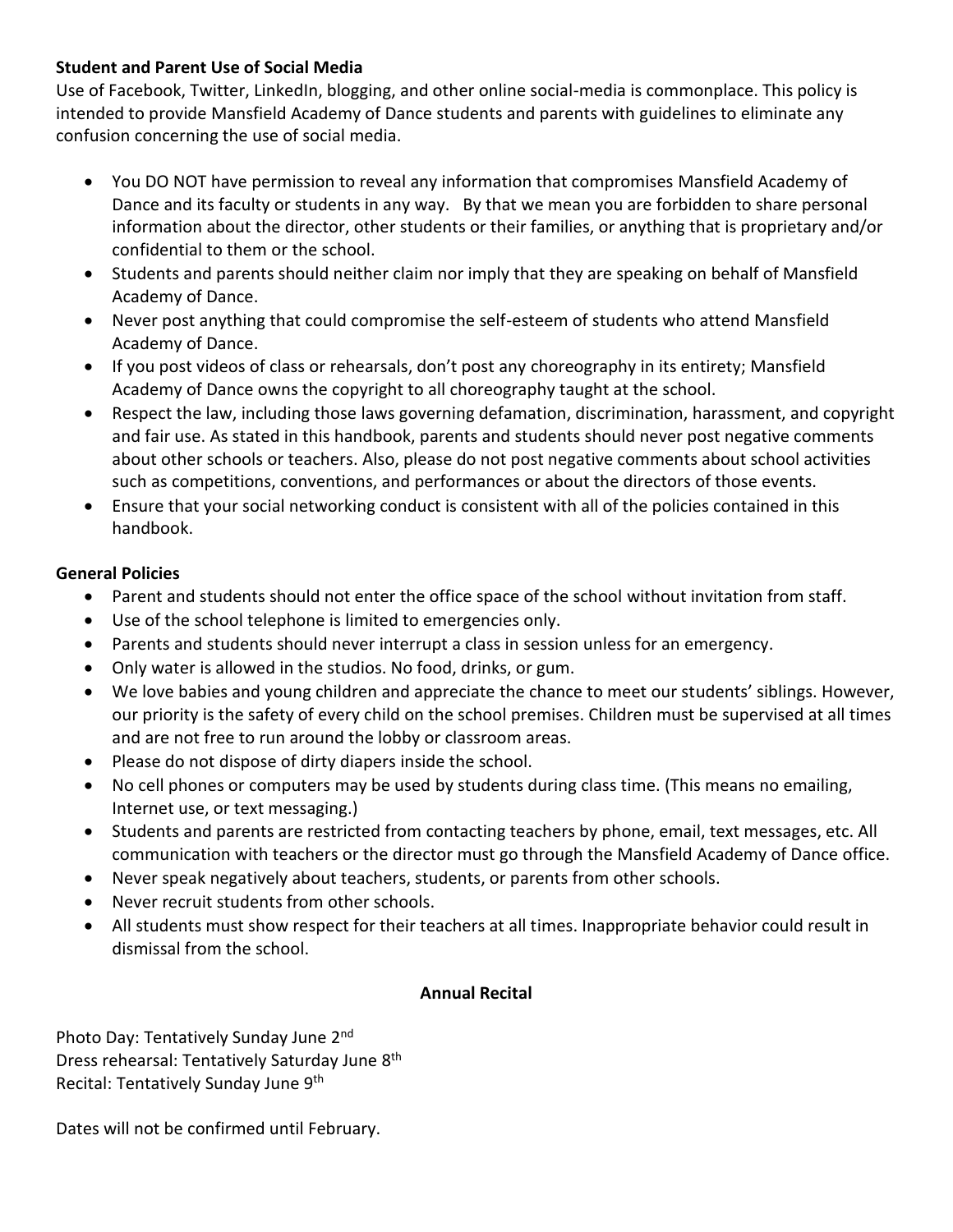Additional rehearsals may be scheduled for students ages 10 and older at the discretion of the teacher/choreographer. Parents and students will be notified of additional rehearsals at least two weeks in advance.

# **Please note that all students must participate in the dress rehearsal and photo day in order to perform in the recital. There are no exceptions to this policy.**

The recital offers our students a professionally directed performance that allows them to present to their families and friends the results of a year's hard work, dedication, and progress. Preschool students perform one time in the annual recital. All other students perform one time in each of the styles of dance they are registered for.

A big part of dance training includes learning through performance. Although performance opportunities can help prepare some students for a possible career in dance, they also contribute to children's success in nondance activities. The experience helps build self-esteem and confidence, which can result in better in-school presentations, improved social skills, and strong college and job interview skills. The rehearsal process is a tremendous learning experience as well. It helps the children develop retention skills, and by working with their classmates on a group performance, they learn the positive aspects of working as a team to create the best end result.

## **Recital Handbook**

In January of each year we distribute a recital handbook with all the information parents and students need to know to make the recital experience enjoyable for all.

## **Costumes**

We spend many hours determining the correct costumes for each class. They are always age appropriate and of the highest quality possible. Preschool students will need one costume; all other students will need one costume for each dance form they train in. Costumes include all accessories (hats, gloves, , etc.) and tights for combo classes but do not include shoes.

In an effort to ensure that costumes are delivered in time for school photographs and an organized distribution to our students, costume orders are placed during the December holiday break. Costume manufacturers do not accept cancellations or offer refunds.

Costume payments are now included in the dancer's tuition. Costumes will not be ordered unless the family's account balance is zero. Students are measured for costumes in the fall and we adjust those measurements based on the age of the dancer in order to leave room for growth. Students try on costumes with their teachers when they arrive in the spring to ensure a proper fit. Costumes will be handed out just before studio picture day.

### **Recital Photos**

Class photos will be taken in May or early June at the studio. Dates and times are subject to change. All students are required to be present for their class picture. There are no exceptions.

After the group photo shoot, students will have solo portraits made in any or all of their costumes. There is no obligation to purchase photos. Please arrive at least half an hour before your child's scheduled time since photo shoots tend to run ahead of schedule.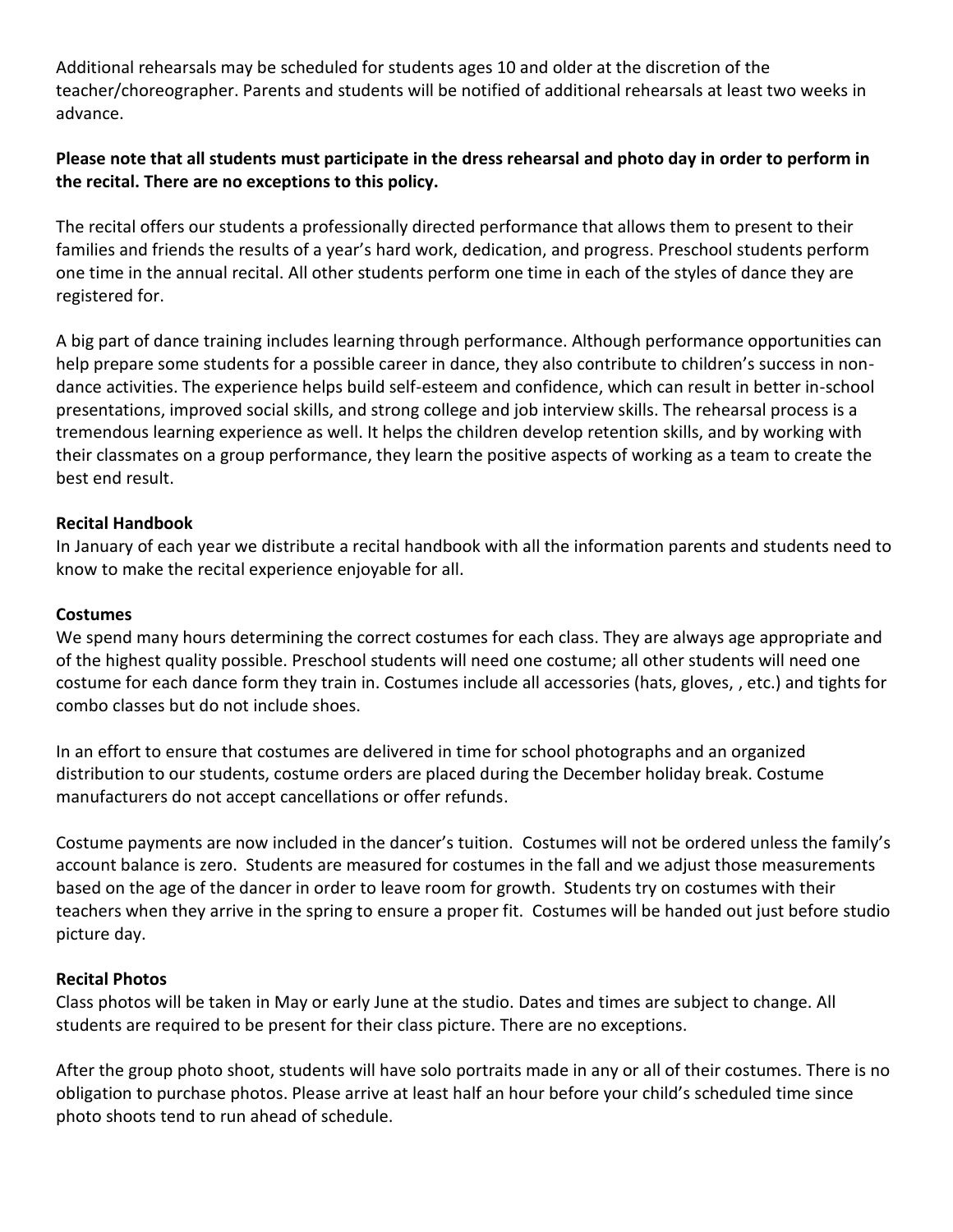## **ADDITIONAL INFORMATION AND ACTIVITIES**

#### **Bring-a-Friend Week**

"Bring-a-Friend Week" will be scheduled two times per year. Students may bring a friend (similar in age) to the school to experience a fun class designed for them and their guests. In April, students will also have the opportunity to perform their recital choreography for their friends. Students' friends attend class free of charge during this week.

### **Summer Program and Camps**

Each summer, Mansfield Academy of Dance offers summer programs and camps for both current and new students. Summer activities are for children ages 2 through adults. A complete brochure of all summer programs will be distributed in early March. We suggest early registration as these programs do sell out, especially the camps.

#### **Studio Rental**

The studios are available for rental for meetings, rehearsals, and other activities. Tables, chairs, sound systems, and microphones are available. Whether you're planning a one-time, weekly, or monthly event, give us a call to determine whether we can accommodate your group or activity.

#### **Birthday Parties**

We offer several birthday party options for both boys and girls. Parties are themed and can be dance related or not. Most birthday parties are scheduled for Saturday afternoons or on Sundays; however, limited space is available during the week. Please contact the office for a complete brochure or visit our website for details.

### **A FINAL NOTE**

WELCOME TO Mansfield Academy of Dance! We look forward to an exciting, rewarding season! Please feel free to contact us with comments, questions or concerns at any time.